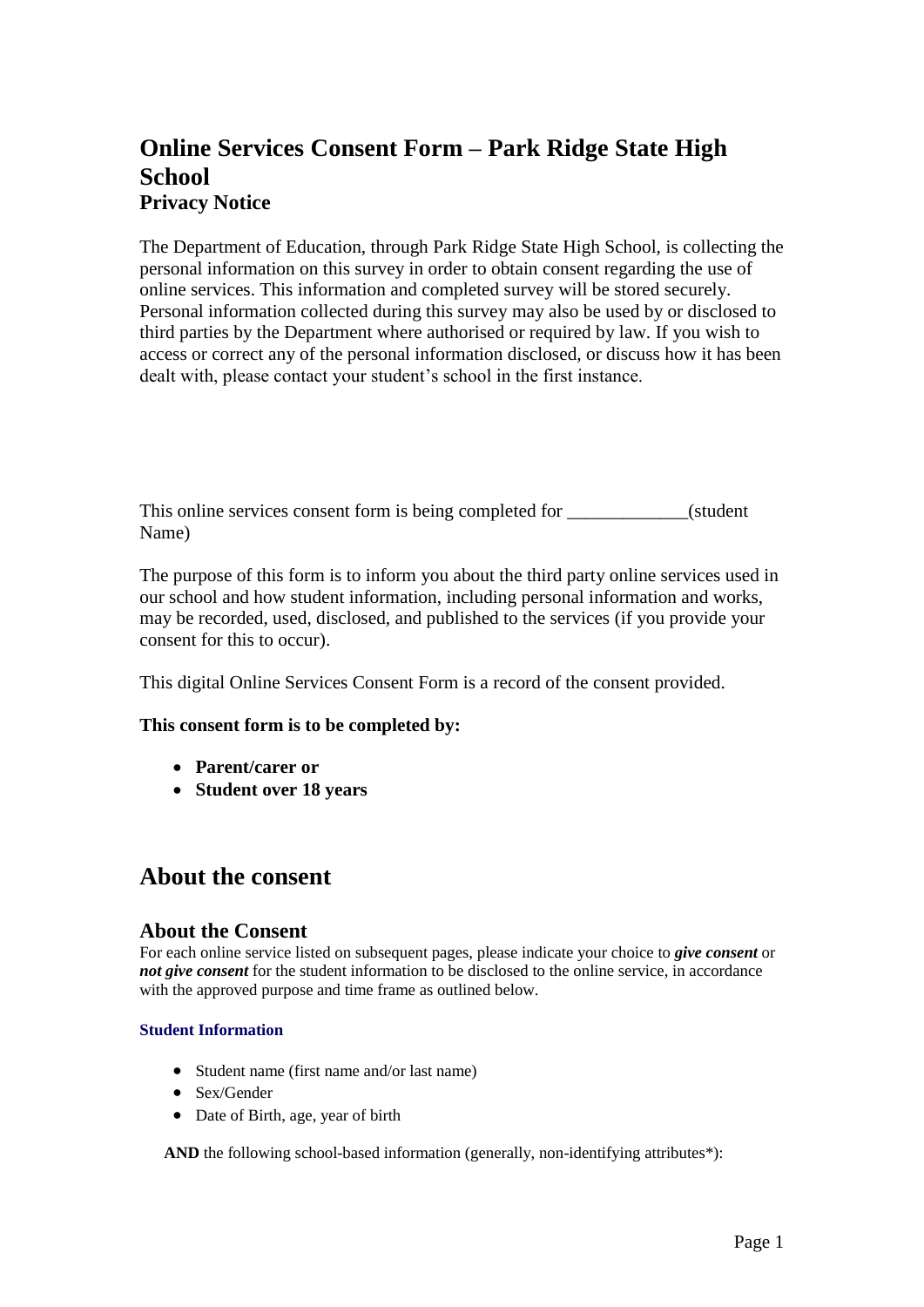- Student school username
- Student school email
- Student ID number
- School
- Year Group
- Class
- Teacher
- Country

\*In cases where registration and/or use requires a combination of school-based information (nonidentifying) and personal information, or a combination of school-based information, the schoolbased information may become identifiable.

If an online service records, uses, discloses and/or publishes student works, parent information or additional student information (such as photographs of students), not listed above, it will be specified as part of the *additional consent requirements*. Examples may include:

- Student assessment
- Student projects, assignment, portfolios
- Student image, video, and/or audio recording
- Sensitive information (e.g., medical, well-being)
- Name and/or contact details (e.g. email, mobile phone number) of student's parent

#### **Approved Purpose**

To record your consent for the recording, use, disclosure and publication of the information listed above, and any information or student works listed under the 'additional consent requirements', and to transfer this information and works within Australia and outside of Australia (in the case of offshore services) to the online service providers for the following purposes:

- For your child to register an account for the online services
- For your child to use the online services in accordance with each service's *terms of use*  and *privacy policy (*including service provider use of the information in accordance with their *terms of use* and *privacy policy*)
- For the school to:
	- o administer and plan for the provision of appropriate education, training and support services to students, and
	- o manage school operations and communicate with parents and students.

#### **Time frame**

The consent granted by this form is for the duration of the student's current phase of learning (i.e. Years P-3, 4-6, 7-9 and 10-12). Consent is obtained upon enrollment and renewed when students move into a new phase of learning (e.g. minimum every four years) however, there may be circumstances where our school issues a new consent form to seek additional consent e.g., in the event that new online services are identified for use.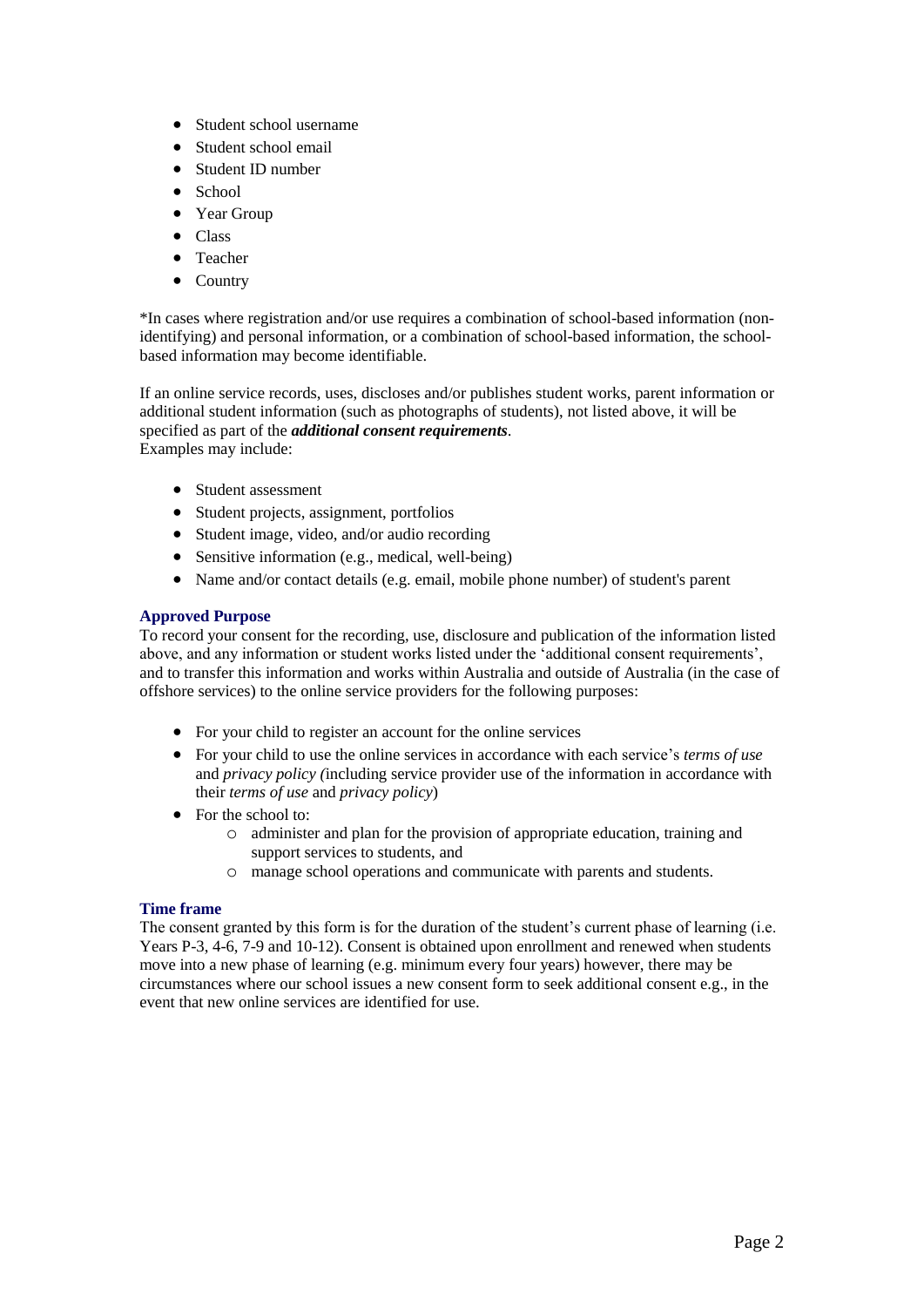# **Online services for which consent is requested**

**Service Name:** Adobe **URL:** [http://Adobe.com](http://adobe.com/) **Data Hosting:** Offshore **Purpose of use:** Creative Cloud is a suite of over 20 desktop and web-based design applications used for graphic design, video editing, web development, photography, and animation **Terms of use:** [Terms of use](https://www.adobe.com/au/legal/terms.html) **Privacy policy:** [Privacy Policy](https://www.adobe.com/au/privacy/policy.html)

- $\bigcirc$  I give consent
- $\bigcirc$  I do not give consent

**Service Name:** ACER

**URL:** <https://oars.acer.edu.au/>

### **Data Hosting:** Australia

**Purpose of use:** The Australian Council for Educational Research (ACER) creates and promotes research-based knowledge, products and services to improve learning.

**Terms of use:** [Terms of use](https://www.acer.org/online-terms-of-use) **[Privacy policy](https://www.acer.org/gb/privacy-policy): Privacy policy** 

- $\bigcirc$  I give consent
- $\bigcirc$  I do not give consent

### **Service Name:** Autodesk

**URL:** <https://www.autodesk.com.au/>

### **Data Hosting:** Offshore

**Purpose of use:** Autodesk is a tool for 3D CAD, CAM and CAE design. The Education License grants free software, creativity apps and learning resources to educational institutions for a period of 3 years.

**Terms of use:** [Terms of use](https://www.autodesk.com/company/terms-of-use/en/general-terms/educational-licensees-additional-terms)

**[Privacy policy](https://www.autodesk.com/company/legal-notices-trademarks/privacy-statement): Privacy policy** 

- $\bigcirc$  I give consent
- $\bigcirc$  I do not give consent

**Service Name:** Binnacle Onguard

**URL:** <https://www.binnacletraining.com.au/>

**Data Hosting:** Australia

**Purpose of use:** Binnacle Training is a Registered Training Organisation (RTO) that provides online educational resources for Vocational Education and Training (VETS) programs to schools and colleges across Australia **Terms of use:** [Terms of use](https://www.binnacletraining.com.au/rto.php#binnacle-rto-files)

[Privacy policy](https://www.binnacletraining.com.au/page/148): **Privacy policy**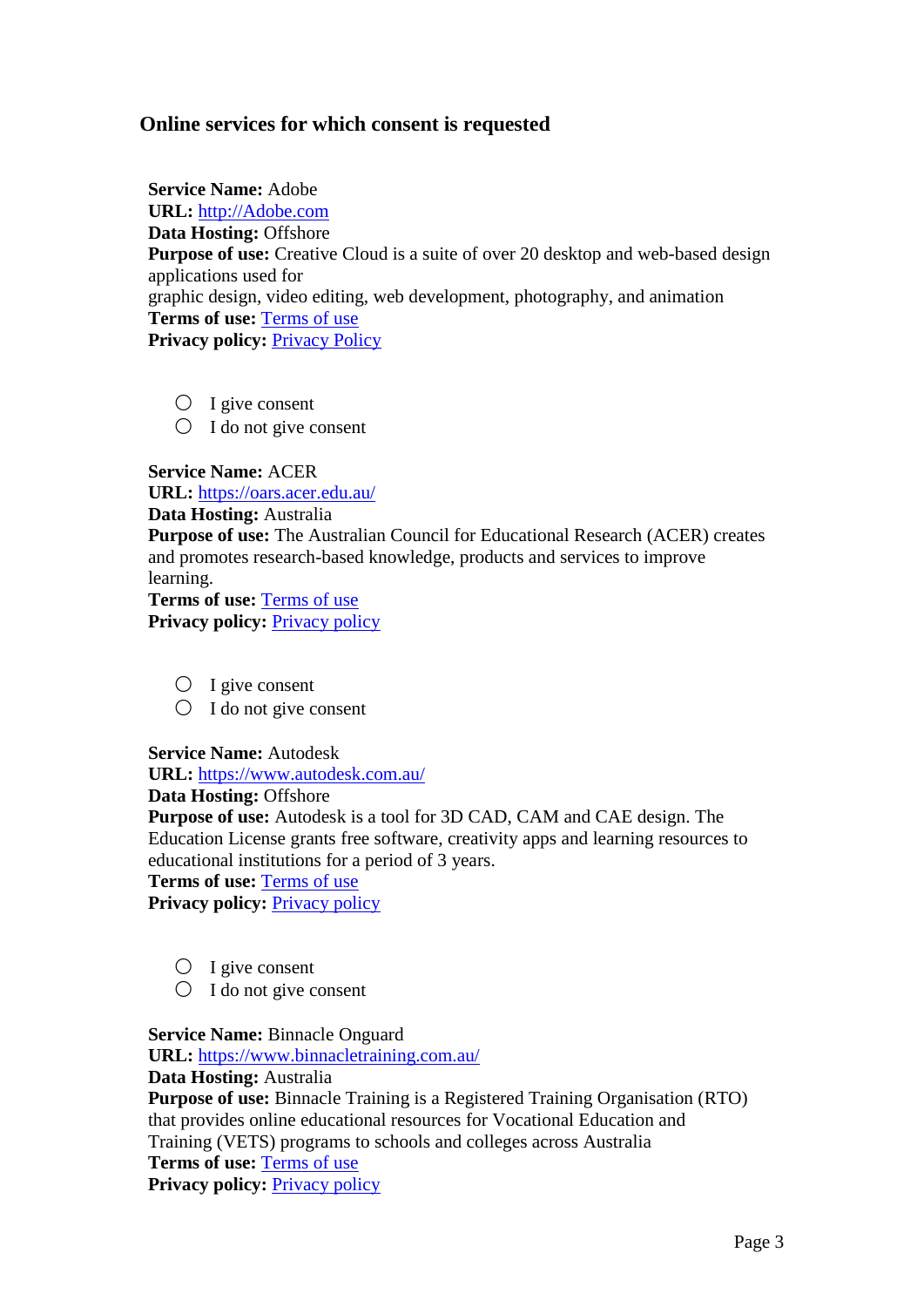- $\bigcirc$  I give consent
- $\bigcirc$  I do not give consent

**Service Name:** Canva

**URL:** <https://www.canva.com/education/>

## **Data Hosting:** Australia

**Purpose of use:** Available on web and mobile, Canva is a design platform for creating graphics, presentations, posters and other visual content with a library of images, fonts, templates and illustrations, Canva for Education provides eligible school members free access to full features of Canva Pro version. **Terms of use:** [Terms of use](https://about.canva.com/terms-of-use/)

**[Privacy policy](https://about.canva.com/privacy-policy/): Privacy policy** 

- $O$  I give consent
- $\bigcirc$  I do not give consent

# **Service Name: Code.org**

**URL:** <https://code.org/>

**Data Hosting:** Australia

**Purpose of use:** Computer science coursework for Prep to Year12 students. Languages include visual programming, JavaScript, CSS, HTML and others. Modules within Code.org include: Computer Science Discoveries, Computer Science Principles, App Lab, Game Lab, Web Lab, Internet Simulator, Hour of Code tutorials, CS in Algebra, Sprite Lab, Artist and Dance Party **Terms of use:** [Terms of use](https://www.binnacletraining.com.au/rto.php#binnacle-rto-files)

[Privacy policy](https://www.binnacletraining.com.au/page/148): **Privacy policy** 

- $\bigcirc$  I give consent
- $\bigcirc$  I do not give consent

# **Service Name:** CommonLit

**URL:** [https://www.commonlit.org](https://www.commonlit.org/)

### **Data Hosting:** Offshore

**Purpose of use:** CommonLit is an online based literacy resource for the teaching of reading. CommonLit

consists of multimedia resources, levelled reading, reading comprehension activities, progress tracking and automatic grading of assessment activities. **Terms of use:** [Terms of use](https://www.commonlit.org/en/terms.html)

**[Privacy policy](https://www.commonlit.org/en/privacy.html): Privacy policy** 

- $\bigcirc$  I give consent
- $\bigcirc$  I do not give consent

**Service Name:** Education Perfect **URL:** [https://educationperfect.com](https://educationperfect.com/)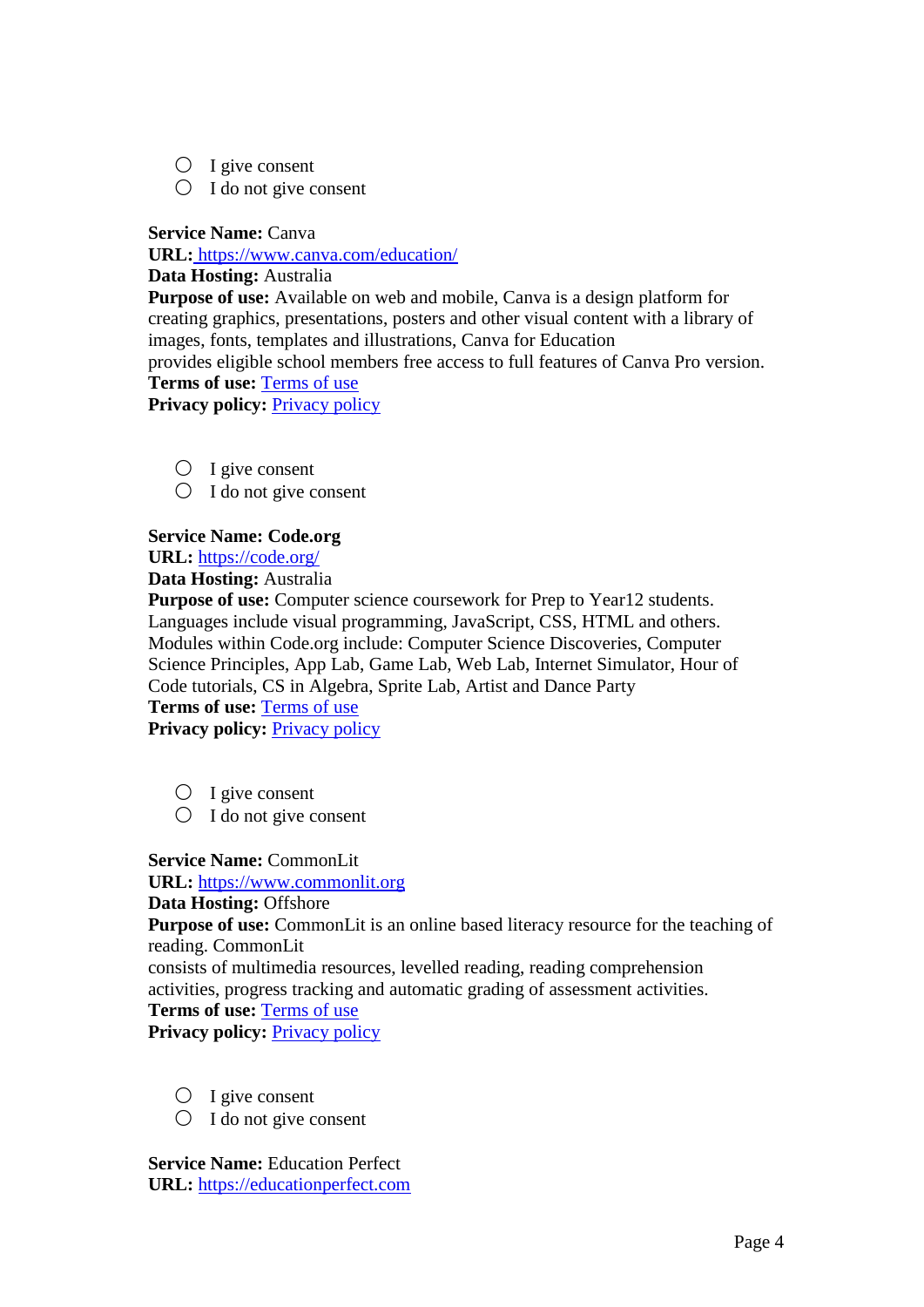## **Data Hosting:** Offshore

**Purpose of use:** Education Perfect allows teachers to create 'learning journeys' for classes and individual students. Teachers can choose from a range of curriculum aligned resources and review analytics to understand student progress.

#### **Terms of use:** [Terms of use](http://www.educationperfect.com/wp-content/uploads/2019/01/education_perfect_-_standard_terms_and_conditions_2018-07-26.pdf)

**[Privacy policy](https://www.educationperfect.com/legal/): Privacy policy** 

- $O$  I give consent
- $\bigcirc$  I do not give consent

**Service Name:** Groklearning

**URL:** [https://groklearning.com](https://groklearning.com/)

**Data Hosting:** Australia

**Purpose of use:** Online platform for learning programming and computational thinking skills

**Terms of use:** [Terms of use](https://groklearning.com/policies/terms/) **[Privacy policy](https://groklearning.com/policies/privacy/): Privacy policy** 

- $O$  I give consent
- $\bigcirc$  I do not give consent

## **Service Name:** Jacaranda PLUS

**URL:** <https://www.jacplus.com.au/>

### **Data Hosting:** Australia

**Purpose of use:** JacPLUS is a digital bookshelf for accessing all Jacaranda digital resources including core curriculum titles, eBookPLUS, learnON, studyON, assessON, myWorld Atlas, SpyClass and Knowledge Quest. Resources are aligned to the Australian curriculum and some state curriculums

**Terms of use:** [Terms of use](https://www.jacplus.com.au/jsp/general-nav/terms/terms.jsp) **[Privacy policy](https://www.jacplus.com.au/jsp/general-nav/copyright/privacy_policy.jsp): Privacy policy** 

- $O$  I give consent
- $\bigcirc$  I do not give consent

# **Service Name:** Maths Pathway

**URL:** <https://teacher.mathspathway.com/>

**Data Hosting:** Australia

**Purpose of use:** Maths Pathway allows teachers to identify areas for development; assign personalised curriculum-aligned mathematics content to students and receive data regarding student progress.

**Terms of use:** [Terms of use](https://help.mathspathway.com/hc/en-us/articles/217301807-Privacy-Security-Terms-and-Conditions)

**[Privacy policy](https://mathspathway.com/privacy-policy/): Privacy policy** 

- $\bigcirc$  I give consent
- $\bigcirc$  I do not give consent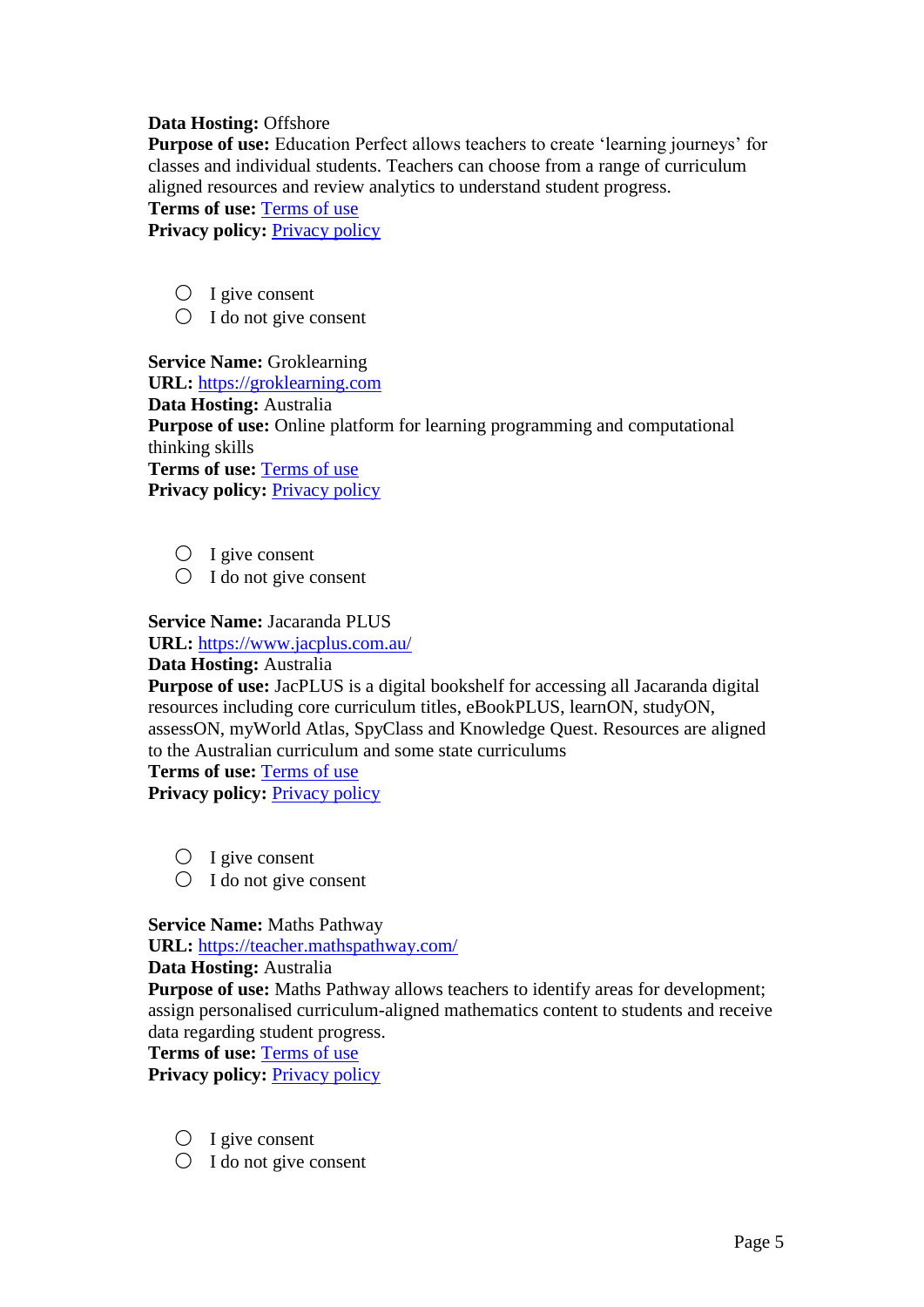**Service Name:** Mathspace

**URL[:](https://mathspace.co/)** <https://mathspace.co/>

**Data Hosting:** Offshore

**Purpose of use:** Mathspace provides curriculum aligned maths content for students, including

videos, digital textbooks, and interactive questions supported by step by step hints **Terms of use:** [Terms of use](https://mathspace.co/terms-of-use)

**[Privacy policy](https://mathspace.co/au/privacy-policy): Privacy policy** 

 $O$  I give consent

 $\bigcirc$  I do not give consent

**Service Name:** Microsoft forms

**URL:** [https://forms.office.com](https://forms.office.com/)

**Data Hosting:** Offshore **Purpose of use:**

The purpose of this website is to provide teachers the ability to create customised quizzes, surveys, questionnaires and polls for educational use in their classrooms. While on the department's network, teachers will be able to embed their forms via their OneNote Class Notebook

**Terms of use:** [Terms of use](https://www.microsoft.com/en-us/legal/intellectualproperty/copyright/default.aspx)

[Privacy policy](https://privacy.microsoft.com/en-gb/privacystatement): **Privacy policy** 

 $\bigcirc$  I give consent

 $\bigcirc$  I do not give consent

**Service Name:** Microsoft Sway

**URL:** <https://www.sway.com/>

**Data Hosting:** Offshore

**Purpose of use:**

The purpose of this website is to create and share interactive reports and presentations

**Terms of use:** [Terms of use](https://www.microsoft.com/en-au/servicesagreement)

**[Privacy policy](https://www.microsoft.com/en-au/privacystatement/default.aspx): Privacy policy** 

- $\bigcirc$  I give consent
- $\bigcirc$  I do not give consent

**Service Name:** Nelson net **URL:** <https://www.nelsonnet.com.au/> **Data Hosting:** Offshore **Purpose of use:** This service provides customisable, interactive and educational eBooks and digital resources to teachers and students **Terms of use:** [Terms of use](https://www.nelsonnet.com.au/legal/end-user-terms-of-service) **[Privacy policy](https://cengage.com.au/privacycentre): Privacy policy**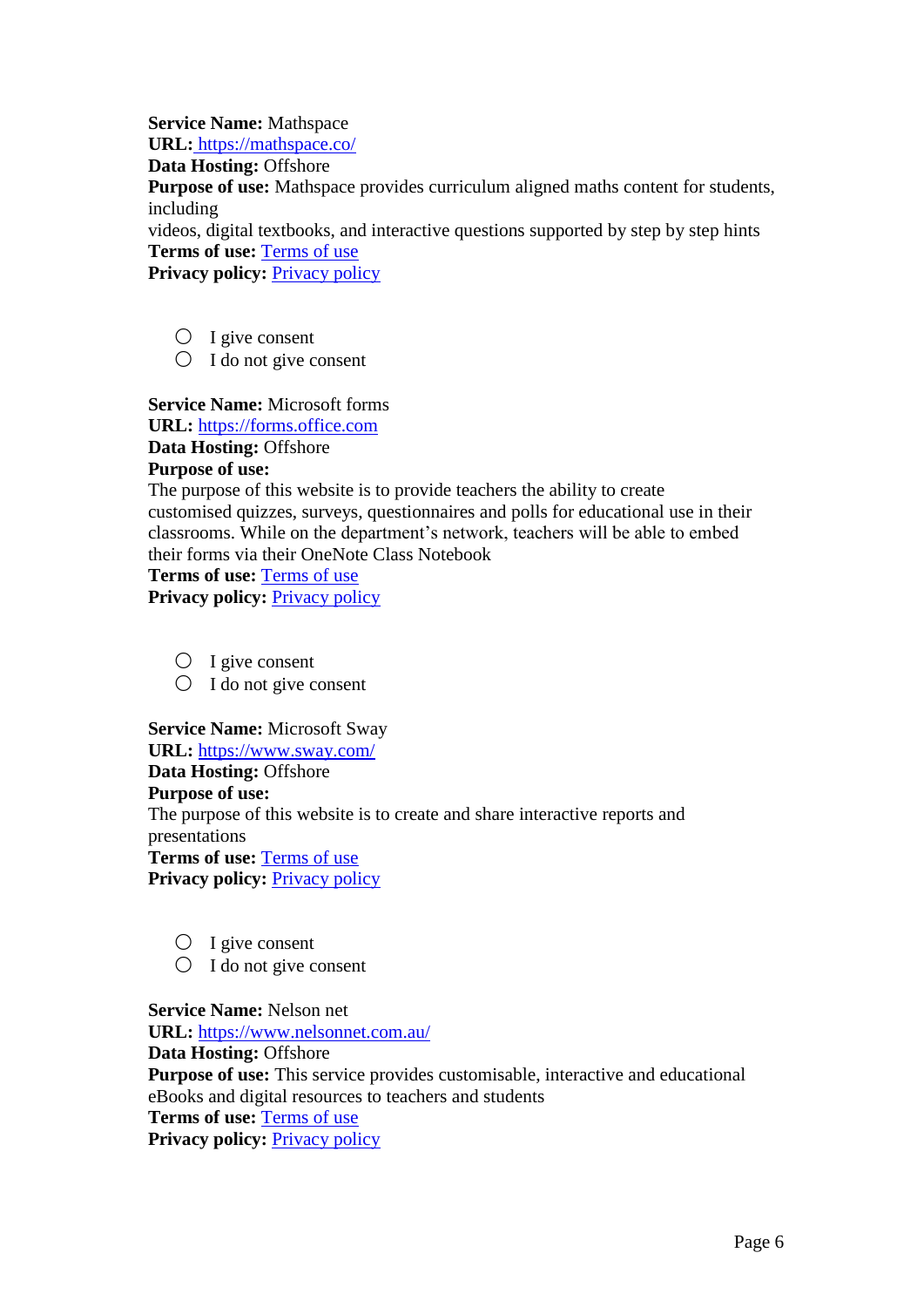- $\bigcirc$  I give consent
- $\bigcirc$  I do not give consent

**Service Name:** Oxford

**URL[:](http://www.oxforddigital.com.au/)** <http://www.oxforddigital.com.au/>

**Data Hosting:** Australia

**Purpose of use:** Oxford Digital offers digital learning for literature and mathematics via eBooks, interactive modules, videos, teacher support and quizzes that are structured for Primary (OxfordOWL) and Secondary (obook and assess) curriculums

**Terms of use:** [Terms of use](http://www.oxforddigital.com.au/terms.html) **[Privacy policy](https://global.oup.com/privacy?cc=au): Privacy policy** 

 $\bigcirc$  I give consent

 $\bigcirc$  I do not give consent

**Service Name: Ouizlet URL:** <http://quizlet.com/> **Data Hosting:** Offshore **Purpose of use:** Quizlet is an online learning tool that allows users to create quizzes, flash cards and games. **Terms of use:** [Terms of use](https://quizlet.com/en-gb/tos) **[Privacy policy](https://quizlet.com/privacy): Privacy policy** 

- $O$  I give consent
- $\bigcirc$  I do not give consent

**Service Name:** Scratch

**URL:** <https://scratch.mit.edu/>

**Data Hosting:** Offshore

**Purpose of use:** Scratch is a visual programming tool and online learning community that allows users to program and share interactive media such as stories, games and animations.

**Terms of use:** [Terms of use](https://scratch.mit.edu/terms_of_use) **[Privacy policy](https://scratch.mit.edu/privacy_policy): Privacy policy** 

- $O$  I give consent
- $\bigcirc$  I do not give consent

**Service Name:** Seesaw

**URL[:](http://seesaw.me/)** <http://seesaw.me/>

# **Data Hosting:** Offshore

**Purpose of use:** A digital portfolio that enables students to create, reflect on, and share their learning process in conjunction with teachers and family members. Teachers can share photos, videos, links and files in private messages to family members or announcements to the whole class.

**Terms of use:** [Terms of use](https://web.seesaw.me/terms-of-service)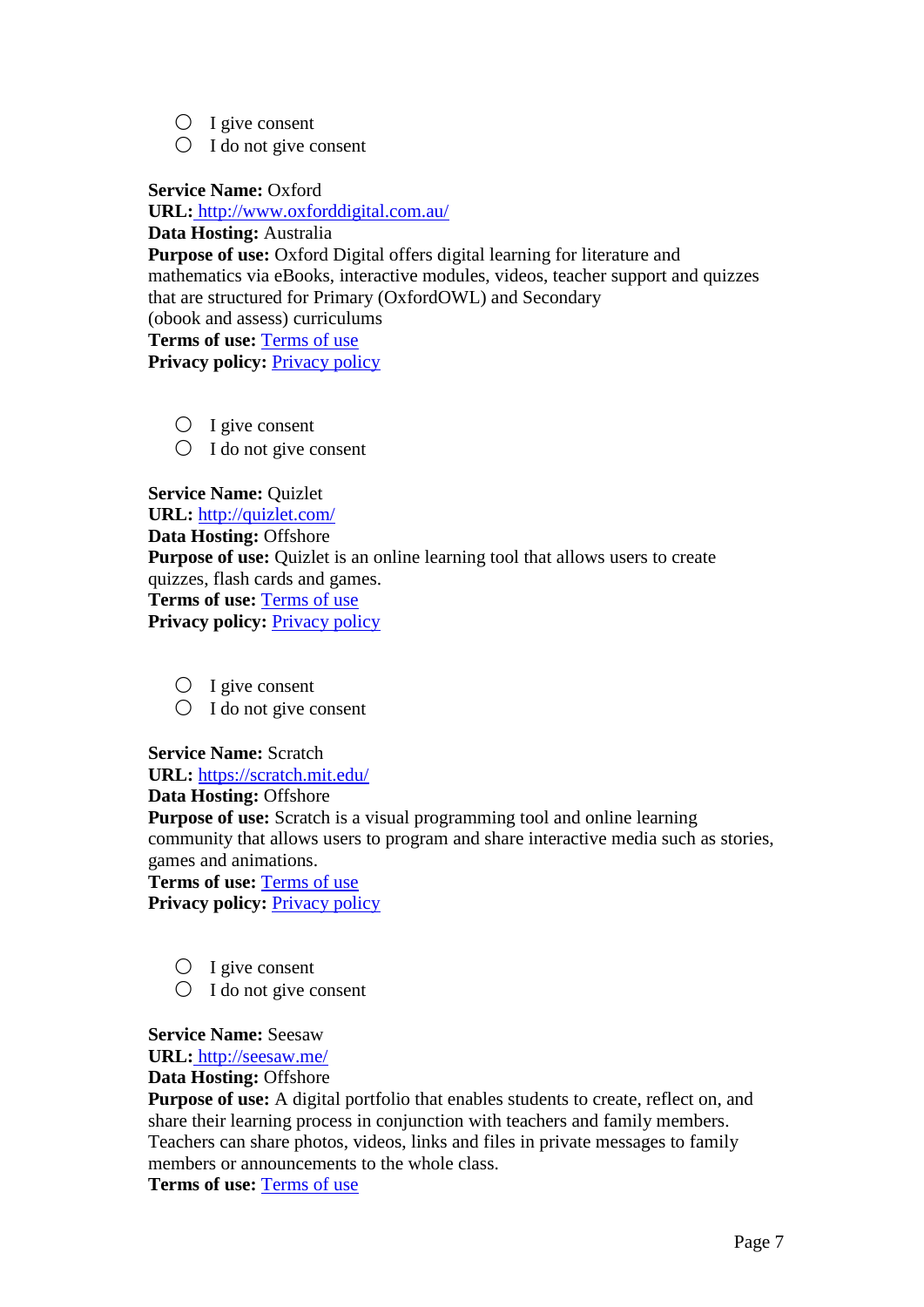## **[Privacy policy](https://web.seesaw.me/privacy): Privacy policy**

- $O$  I give consent
- $\bigcirc$  I do not give consent

**Service Name:** Smiling Mind **URL:** <https://smilingmind.com.au/> **Data Hosting:** Offshore **Purpose of use:** The purpose of this service is to promote mental health and wellbeing through meditation **Terms of use:** [Terms of use](https://smilingmind.com.au/collection-notice-and-terms-and-conditions/) **[Privacy policy](https://smilingmind.com.au/privacy-policy/): Privacy policy** 

- $\bigcirc$  I give consent
- $\bigcirc$  I do not give consent

**Service Name: Stile Education** 

**URL:** <https://stileapp.com/>

**Data Hosting:** Australia

**Purpose of use:** Stile allows teachers to create 'learning journeys' for classes and individual students and review analytics of student progress. Teachers can choose from a range of curriculum aligned Science lessons, news stories and interactive investigations to build scientific literacy

**Terms of use:** [Terms of use](https://stileeducation.com/terms)

[Privacy policy](https://stileeducation.com/privacy): **Privacy policy** 

- $\bigcirc$  I give consent
- $\bigcirc$  I do not give consent

**Service Name:** Storyboard That

**URL:** <https://www.storyboardthat.com/>

# **Data Hosting:** Offshore

**Purpose of use:** This service provides digital storytelling templates and activities to create storyboards, graphic organizers, infographics and worksheets

**Terms of use:** [Terms of use](https://www.storyboardthat.com/about/terms-of-use)

**Privacy policy:** [Privacy policy](https://www.storyboardthat.com/about/privacy-for-schools)

- $\bigcirc$  I give consent
- $\bigcirc$  I do not give consent

## **Service Name: Soundtrap Education**

**URL:** <https://www.soundtrap.com/edu>

### **Data Hosting:** Offshore

**Purpose of use:** Soundtrap Education is a sound recording service providing the latest curriculum in music, podcasts, language, literacy training and other sound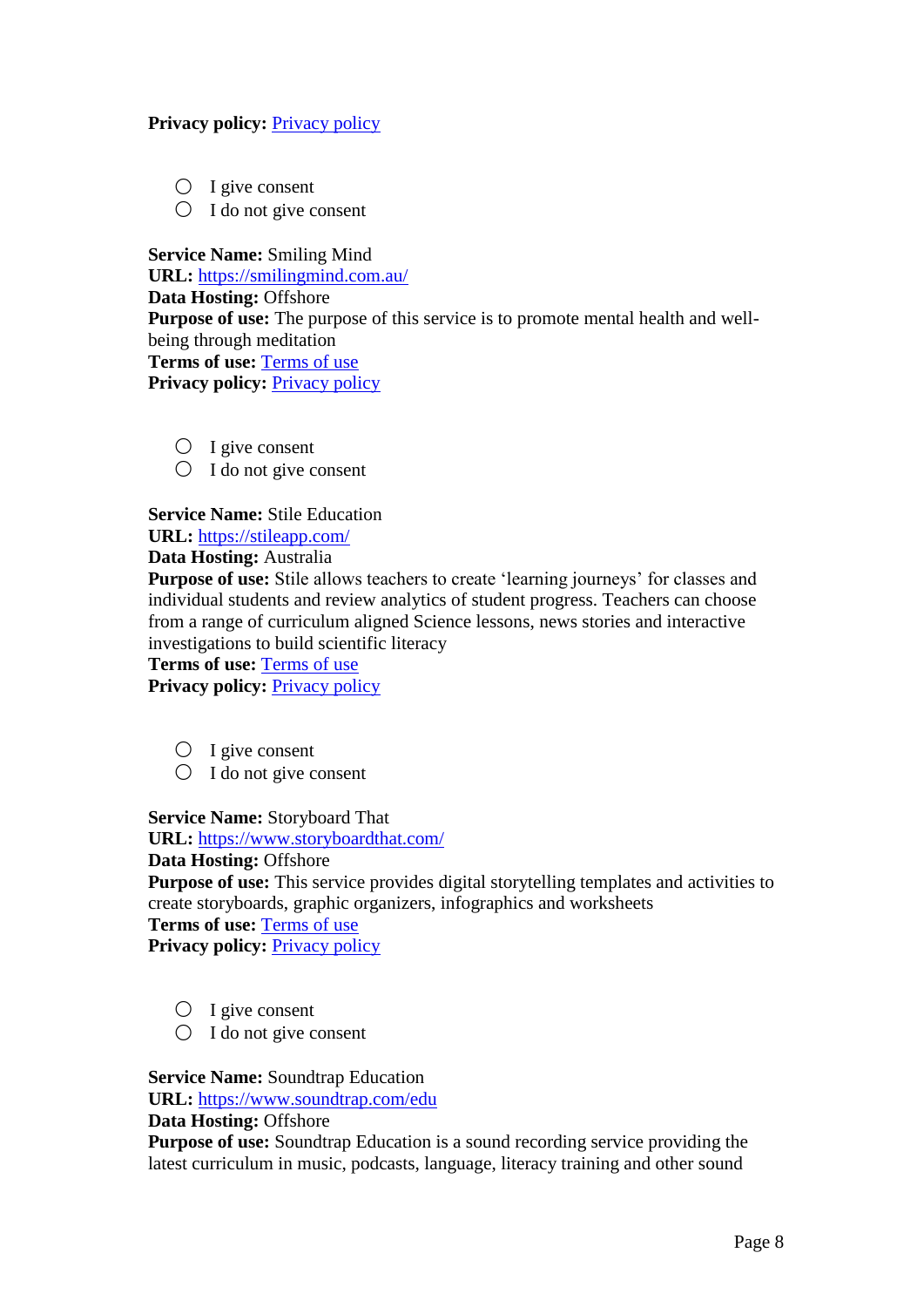recordings. **Terms of use:** [Terms of use](https://www.soundtrap.com/legal/terms/world) **[Privacy policy](https://www.soundtrap.com/legal/privacy/edu): Privacy policy** 

 $O$  I give consent

 $\bigcirc$  I do not give consent

**Service Name:** TinkerCad **URL:** <http://tinkercad.com/> **Data Hosting:** Offshore **Purpose of use:** Tinkercad is a free 3D design, electronics, and coding application **Terms of use:** [Terms of use](https://www.autodesk.com/company/legal-notices-trademarks/terms-of-service-autodesk360-web-services/terms-of-service-for-tinkercad) **[Privacy policy](https://prismic-io.s3.amazonaws.com/tkv3/b8d327a5-6b2a-481e-92aa-2d5b75a9d139_2020.03.18+-+Tinkercad+DPA+%28non-US%29.pdf): Privacy policy** 

- $O$  I give consent
- $\bigcirc$  I do not give consent

**Service Name:** Typing Club **URL:** <https://www.typingclub.com/> **Data Hosting:** Offshore **Purpose of use:** Typing Club is a online keyboard for schools and individuals to help students of all skill levels increase their typing speed and accuracy **Terms of use:** [Terms of use](https://www.typingclub.com/terms.html) **[Privacy policy](https://www.typingclub.com/privacy.html): Privacy policy** 

- $O$  I give consent
- $\bigcirc$  I do not give consent

# **Consent and agreement**

I am the parent/caregiver of student firstname student lastname

$$
\bigcirc \, \operatorname{Yes} \, \overline{\,} \, \overline{\,} \, \overline{\,} \, \overline{\,} \, \overline{\,} \, \overline{\,} \, \overline{\,} \, \overline{\,} \, \overline{\,} \, \overline{\,} \, \overline{\,} \, \overline{\,} \, \overline{\,} \, \overline{\,} \, \overline{\,} \, \overline{\,} \, \overline{\,} \, \overline{\,} \, \overline{\,} \, \overline{\,} \, \overline{\,} \, \overline{\,} \, \overline{\,} \, \overline{\,} \, \overline{\,} \, \overline{\,} \, \overline{\,} \, \overline{\,} \, \overline{\,} \, \overline{\,} \, \overline{\,} \, \overline{\,} \, \overline{\,} \, \overline{\,} \, \overline{\,} \, \overline{\,} \, \overline{\,} \, \overline{\,} \, \overline{\,} \, \overline{\,} \, \overline{\,} \, \overline{\,} \, \overline{\,} \, \overline{\,} \, \overline{\,} \, \overline{\,} \, \overline{\,} \, \overline{\,} \, \overline{\,} \, \overline{\,} \, \overline{\,} \, \overline{\,} \, \overline{\,} \, \overline{\,} \, \overline{\,} \, \overline{\,} \, \overline{\,} \, \overline{\,} \, \overline{\,} \, \overline{\,} \, \overline{\,} \, \overline{\,} \, \overline{\,} \, \overline{\,} \, \overline{\,} \, \overline{\,} \, \overline{\,} \, \overline{\,} \, \overline{\,} \, \overline{\,} \, \overline{\,} \, \overline{\,} \, \overline{\,} \, \overline{\,} \, \overline{\,} \, \overline{\,} \, \overline{\,} \, \overline{\,} \, \overline{\,} \, \overline{\,} \, \overline{\,} \, \overline{\,} \, \overline{\,} \, \overline{\,} \, \overline{\,} \, \overline{\,} \, \overline{\,} \, \overline{\,} \, \overline{\,} \, \overline{\,} \, \overline{\,} \, \overline{\,} \, \overline{\,} \, \overline
$$

 $\bigcirc$  No

I am studentfirstname student lastname and I am over 18 years.